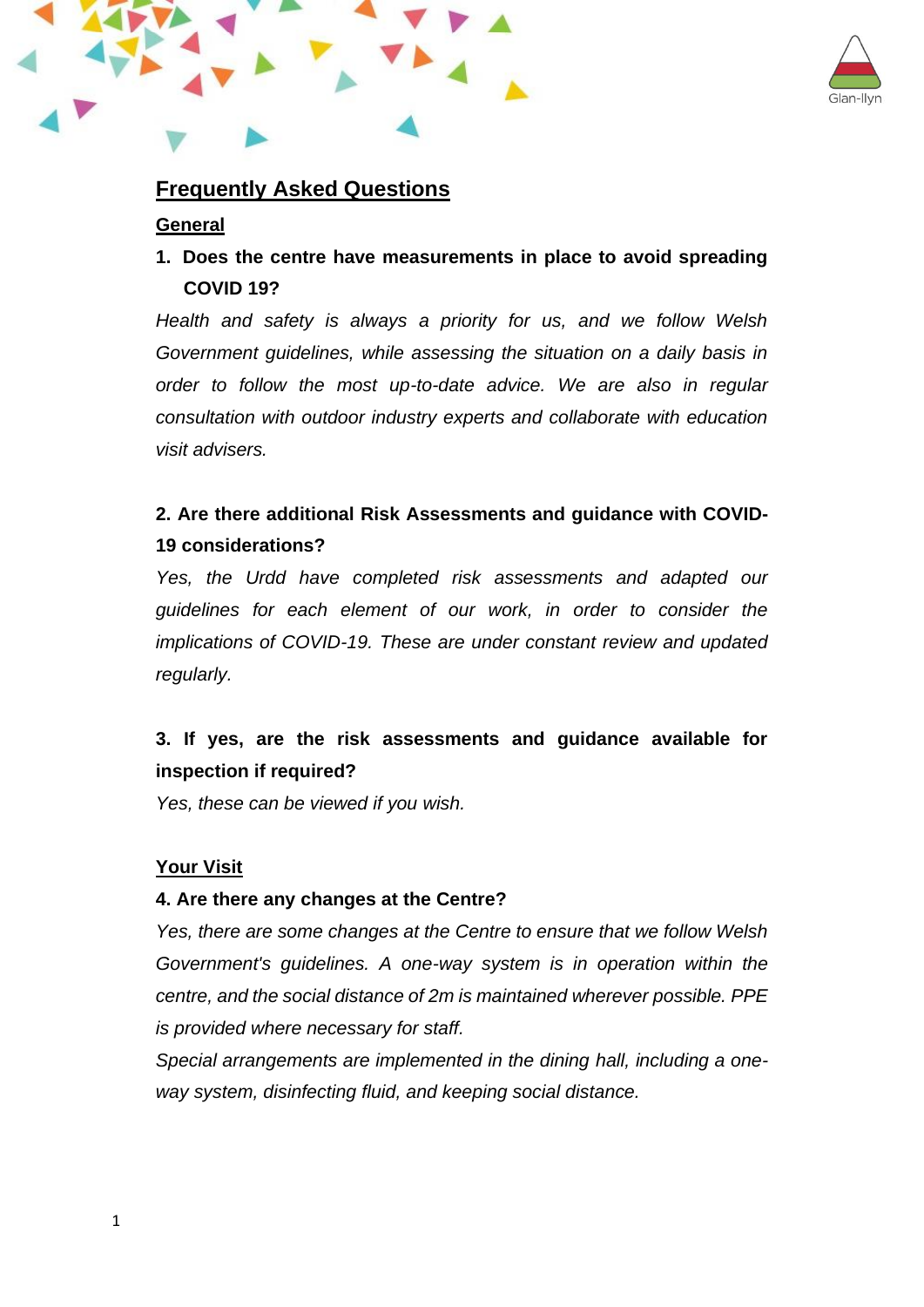



### **5. Will the Centre be full?**

No, the centre is currently running at a much smaller capacity, to ensure that groups are able to distance themselves safely. The centre operates in a 'bubble' system, with accommodation, assembly points and activities reserved for each group or 'bubble'

### **6. How do you prepare before and after customers?**

*Our standard policy is to ensure that the centre adheres to good standards of cleanliness at all times. Additional measures include asking all visitors to wash / disinfect their hands regularly and make use of the hand hygiene points during their time at the centre. Time is allocated during the day to allow this to happen. The cleaning team will regularly clean and disinfect the centre's contact points. We ensure that rooms and equipment are quarantined for a period of 72 hours after visitors. If this is not practically possible, we would thoroughly disinfect between visitors, including the use of a fog machine to disinfect all bacteria and virus.*

# **7. Are there systems in place to ensure that centre staff are not Covid 19?**

*All staff working at the centre have received standard COVID-19 training. Staff will not come to work if they show any symptoms, or live with someone who is showing symptoms. All staff are required to take and note their temperature when entering work each day, regardless of symptoms.*

### **8. Will the centre staff wear masks?**

*All staff have access to sanitizing gels and face masks. Our instructors always carry these with them while on activities, and will wear a mask in situations where it is not possible to maintain social distance.*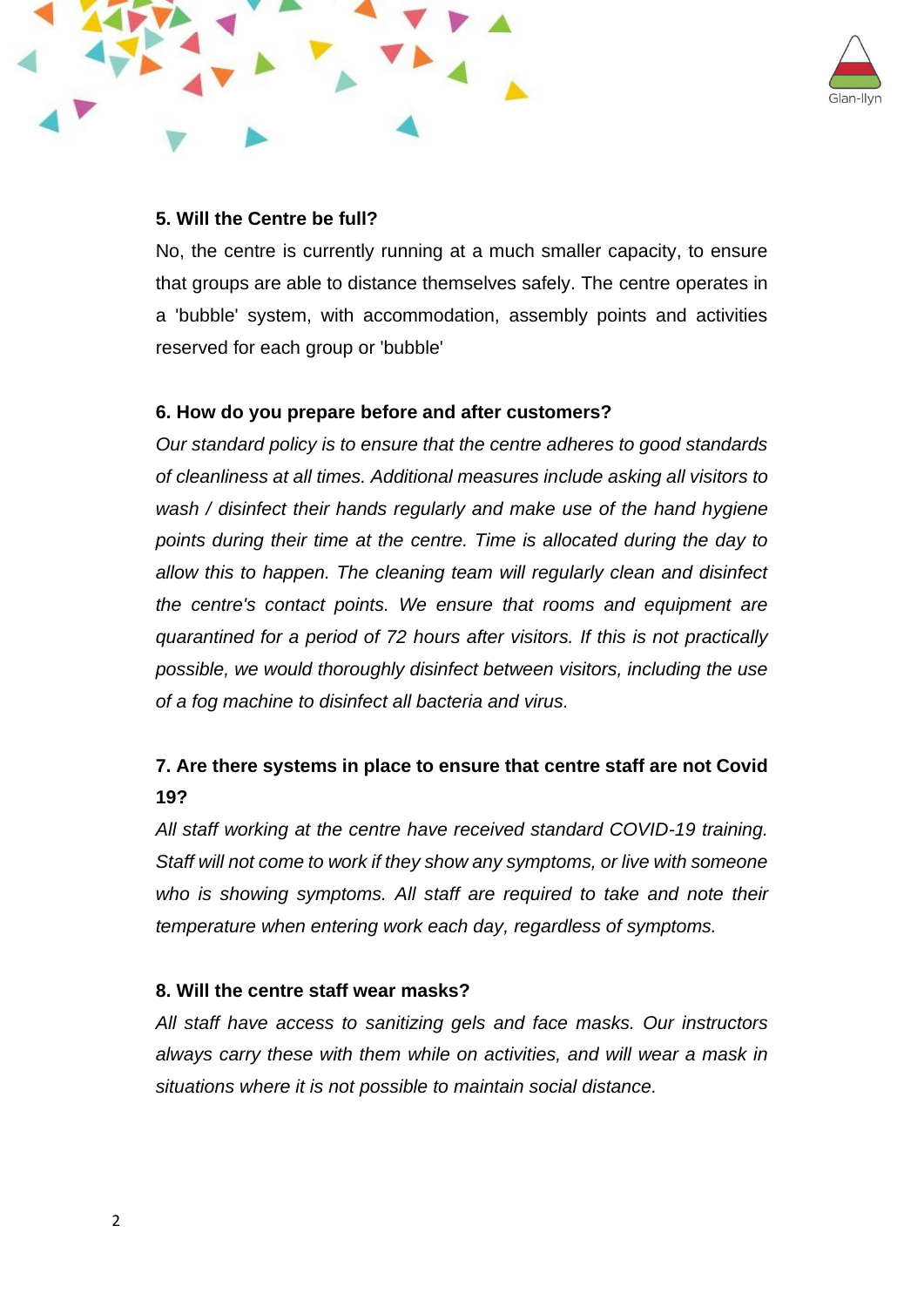



# **9. Do you support the Government Test Trace Protect scheme?**

*Yes, we keep a record of all visitors for a period of 3 weeks to support TTP.*

### **10. What activities are available?**

*Many of the usual centre activities are available, but with some changes to the standard operationg procedures to consider the implications of Covid-19.*

## **11. Is the swimming pool open?**

*Yes, the swimming pool is open but only for one bubble group at a time. We would encourage residents to change in their rooms. When this is not possible the changing rooms are available to one bubble group at a time, and there will be cleaning and disinfection between users.*

## **12. Can you provide first aid?**

*Yes, a member of staff with a first aid qualification will be on call throughout your visit. All necessary PPE equipment is available at the centre to administer first aid safely. Our instructors carry first aid and PPE equipment on all activities and carry special equipment for serious first aid situations.*

## **13. Do I have to bring anything extra for my visit?**

*Yes, you will be required to bring a few extras with you for your visit. We do not provide bedding or towels - everyone is asked to bring a sleeping bag / duvet and towel. We can provide a pillow with a cover, but residents are welcome to bring their own pillow. We ask everyone to bring sanitizing gel and a face mask with them to the centre.*

### **14. Is transport available?**

*We ask groups to arrange their own transport wherever possible. We follow the Welsh Government's guidelines for transporting people in our*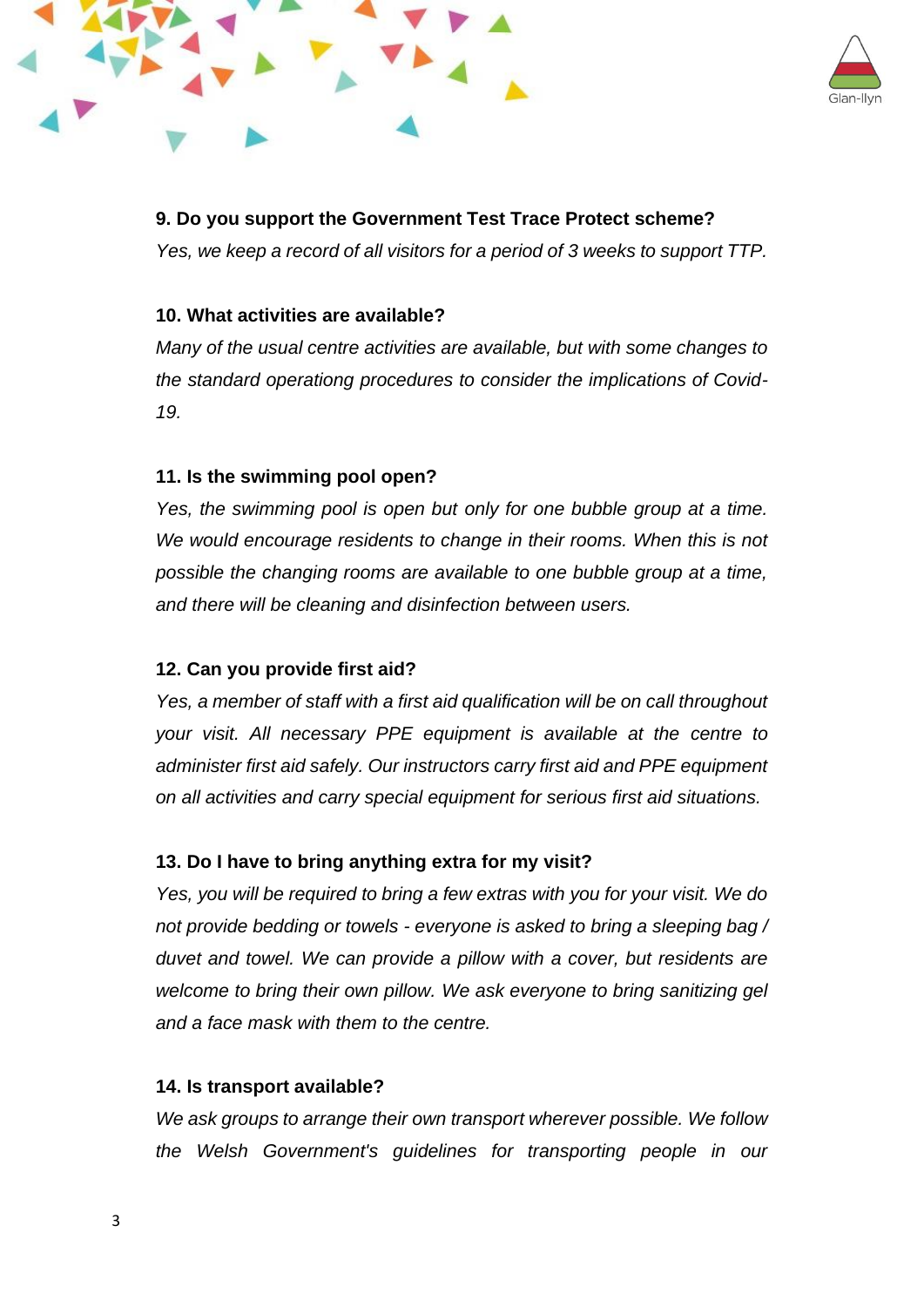

*minibuses. Everyone will need to wear a mask when in the vehicle. Space will be limited to one person per window seat, when not traveling within* 

*social bubbles. The vehicle will be placed in a 72-hour quarantine period between different users. If this is not practically possible, a fogging machine will be used to disinfect the bus between users.*

### **Activities outside the centre**

# **15. Does Glan-Llyn provide activities outside the Centre, in schools or in the community?**

*Yes, Glan-Llyn has established an Outdoor Activity Service (Gwasanaeth Awyr Agored - GAA) for many years now, which specializes in providing adventurous or learning outside the classroom activities in the community. The GAA can conduct activities within the school grounds, community centres or in suitable nearby locations, following Welsh Government guidelines.*

### **16. What kind of activities are available?**

*The GAA runs a variety of off-site activities, all depending on the resources available in your school / community or area. These can be outdoor learning activities that focus on team building, collaboration, confidence building, health and wellbeing; or our more specialized activities such as orienteering, archery, bushcraft, guided walks, camping and expedition skills. If your location and guidelines allow, we can offer adventurous activities in your local area, such as canoeing, kayaking, paddleboarding, climbing, mountaineering, orienteering and cycling.*

# **17. How do you ensure that activities are safe in terms of COVID-19 considerations?**